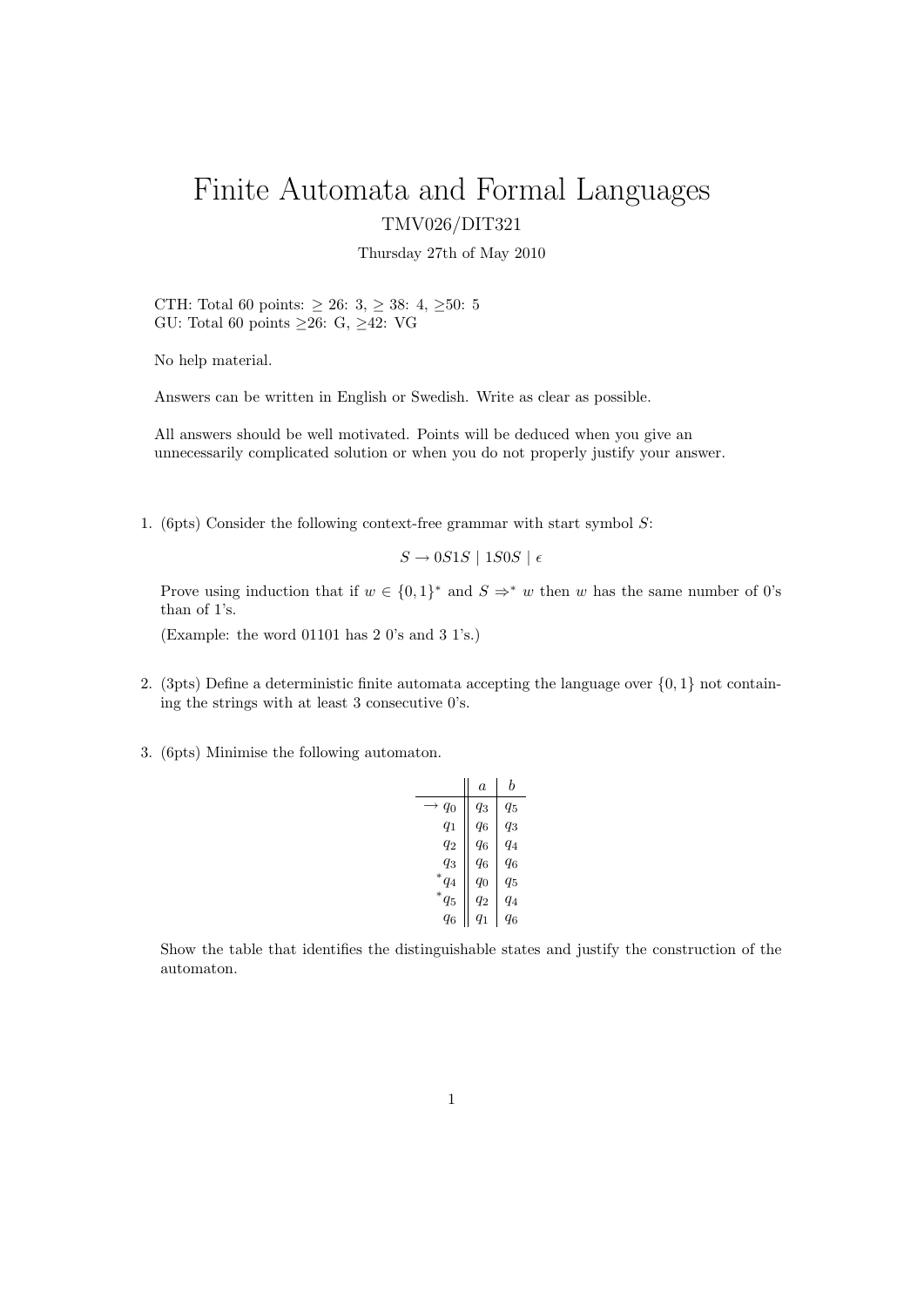4. (a) (4pts) Convert the following non-deterministic finite automata to an equivalent deterministic finite automata.

|           | a              |              |
|-----------|----------------|--------------|
| $q_0$     | $\{q_0, q_1\}$ | ${q_2}$      |
| $q_1$     | ${q_3, q_4}$   | ${q_1, q_2}$ |
| $q_2$     | ${q_1, q_2}$   | ${q_3, q_4}$ |
| ${}^*q_3$ | ${q_3}$        | ${q_4}$      |
|           | $\{q_4\}$      | ${q_3}$      |

- (b) (2.5pts) Describe with words the language accepted by the deterministic finite automata you constructed.
- (c) (2.5pts) Give a regular expression which generates the language you described in ??).
- 5. Do these two regular expressions represent the same language? Justify your answer.
	- (a)  $(2.5pts) (a + b)^*$  and  $(a^*b^*)^*$ ?
	- (b)  $(2.5pts) a^*(a+b)^*$  and  $(a+b)^*$ ?
- 6. (5pts) Which of the following languages are regular? Give a regular expression or use the Pumping lemma for regular languages to justify your answer.
	- (a)  $\mathcal{L} = \{b^n a^{3m} \mid n \geqslant 0, m \geqslant 0\}$ (b)  $\mathcal{L} = \{a^n b^{3n} \mid n \geq 0\}$
- 7. Give examples of languages  $\mathcal{L}_1$  and  $\mathcal{L}_2$  such that
	- (a) (2.5pts)  $\mathcal{L}_1$  is regular,  $\mathcal{L}_2$  is not regular and  $\mathcal{L}_1 \mathcal{L}_2$  is regular.
	- (b) (2.5pts)  $\mathcal{L}_1$  and  $\mathcal{L}_2$  are not regular but  $\mathcal{L}_1 \cup \mathcal{L}_2$  is regular.
- 8. (a) (5pts) Give a context-free grammar that generates the language  ${a^i b^j c^k \mid i, j, k > 0, (i > k \text{ or } i < j)}$ . Explain your grammar!
	- (b) (2pts) Is the grammar ambiguous? Justify.
- 9. Consider the following context-free grammar with starting symbol S:

$$
S \to aSb \mid aSbb \mid ab \mid abb
$$

- (a) (2pts) Describe informally the language generated by the grammar.
- (b) (2pts) Is the grammar ambiguous? Justify.
- (c) (2pts) Convert the grammar to an equivalent grammar in Chomsky Normal Form.
- (d) (4pts) Apply the CYK algorithm to see if the word aabbb belongs to the language generated by the grammar. Show the table and justify your answer.
- 10. (4pts) Define formally what a Turing machine is. Describe informally how it works.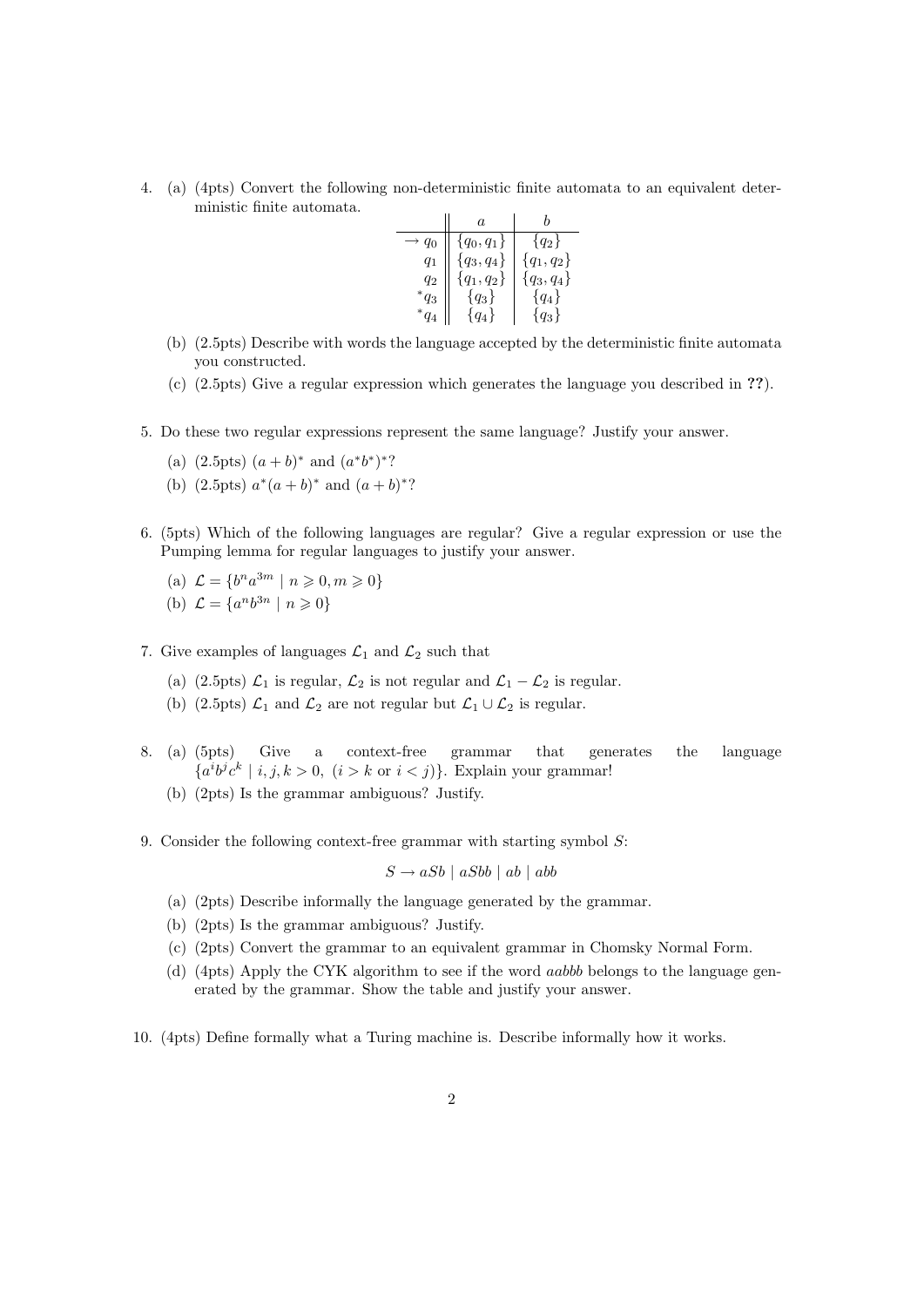## Exam Solutions

In the exam, you need to explain a bit more your solutions.

1. We will use course of value induction on the length of the derivation (number of steps).

Base case: Length of the derivation is 1. Then  $S \Rightarrow w$ . Then  $w = \epsilon$  which obviously has the same number of 0's than of 1's.

Inductive step: Length of the derivation is  $n + 1$ . Our inductive hypothesis is that any word  $w'$  derived from S in at most n steps has the same number of 0's than of 1's.

We have 2 cases depending on the first step in the derivation:

•  $S \Rightarrow 0S1S \Rightarrow^* w$ . Then  $w = 0u1v$  such that  $S \Rightarrow^* u$  and  $S \Rightarrow^* v$ . In addition, the derivations for  $u$  and  $v$  take at most  $n$  steps.

The number of 0's in w is  $1 +$  the number of 0's in  $u +$  the number of 0' in v. The number of 1's in w is  $1 +$  the number of 1's in  $u +$  the number of 1's in v.

By inductive hypothesis we know that the number of 0's in  $u$  and in  $v$  are the same as the number of 1's in  $u$  and in  $v$  respectively.

Then we know that the number of 0's in  $w$  is the same as the number of 1's in  $w$ .

•  $S \Rightarrow 1S0S \Rightarrow^* w$ . Then  $w = 1u0v$  such that  $S \Rightarrow^* u$  and  $S \Rightarrow^* v$ . In addition, the derivations for  $u$  and  $v$  take at most  $n$  steps. The rest is similar to the case above.

| ۹ |  |
|---|--|
|   |  |

|                 | 0     | 1     |
|-----------------|-------|-------|
| ∗<br>$q_0$      | $q_1$ | q0    |
| ${}^*q_1$       | $q_2$ | $q_0$ |
| $\sqrt[*]{q_2}$ | $q_3$ | $q_0$ |
| $q_3$           | $q_3$ | $q_3$ |
|                 |       |       |

3. First we need to run the algorithm that identifies equivalent states.

|       | $q_0$ | $q_1$          | $q_2$            | $q_3$ | $q_4$ | $q_5$ |
|-------|-------|----------------|------------------|-------|-------|-------|
| $q_6$ | X     |                | Х                |       | Х     | v     |
| $q_5$ | X     | Χ              | $\boldsymbol{X}$ | Χ     |       |       |
| $q_4$ |       | $\overline{X}$ |                  |       |       |       |
| $q_3$ | X     |                |                  |       |       |       |
| $q_2$ |       | Χ              |                  |       |       |       |
| $q_1$ |       |                |                  |       |       |       |

Help distinguishing states:

 $(q_0, q_1) \rightarrow_b (q_5, q_3)$  $(q_0, q_3) \rightarrow_b (q_5, q_6)$  $(q_0, q_6) \rightarrow_b (q_5, q_6)$  $(q_1, q_2) \rightarrow_b (q_3, q_4)$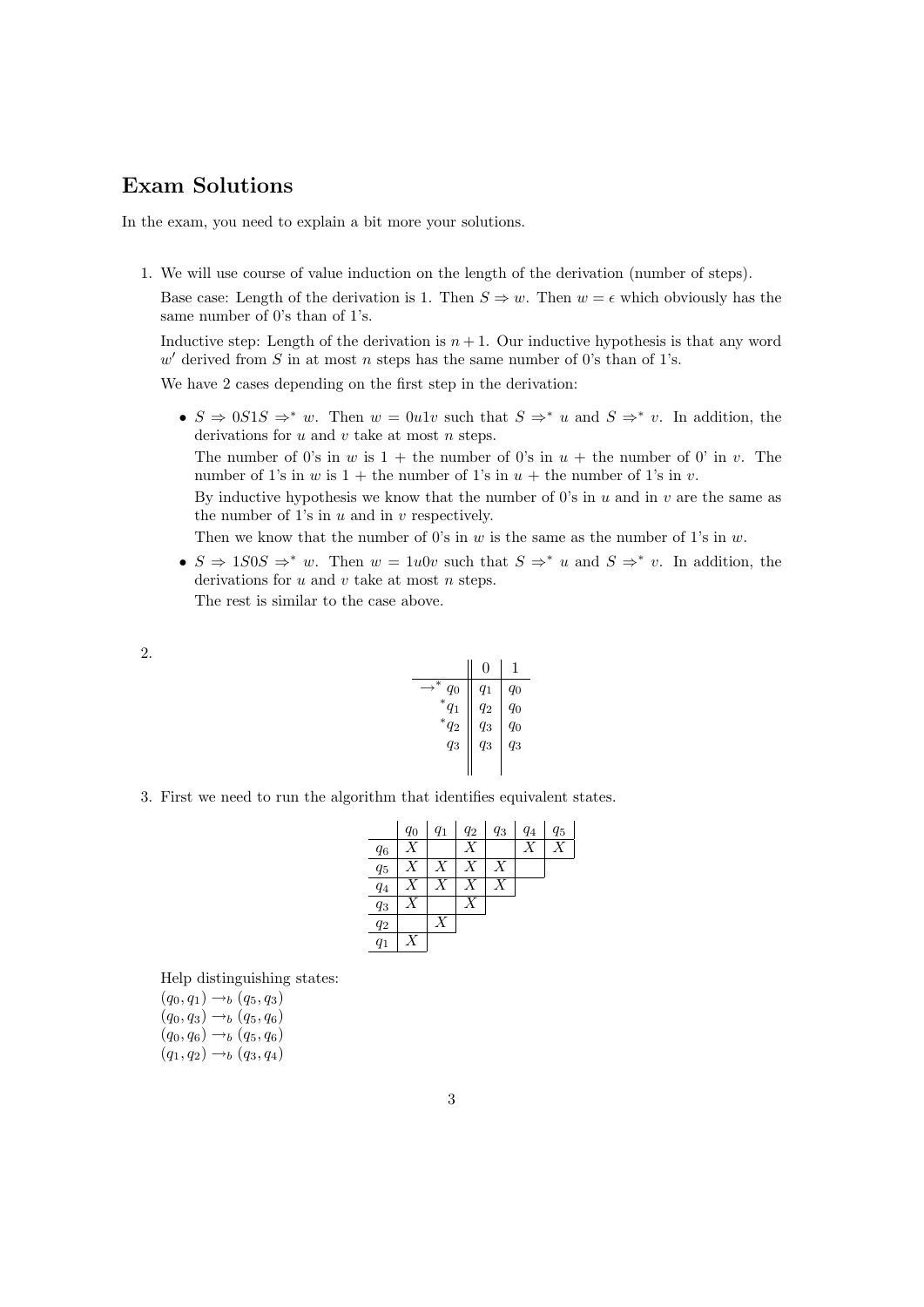$(q_2, q_3) \rightarrow_b (q_4, q_6)$  $(q_2, q_6) \rightarrow_b (q_4, q_6)$ Show the equivalences:  $(q_1, q_6) \rightarrow_a (q_6, q_6)$  $(q_1, q_6) \rightarrow_b (q_3, q_6)$  $(q_3, q_6) \rightarrow_a (q_6, q_1)$  $(q_3, q_6) \rightarrow_b (q_6, q_6)$  $(q_4, q_5) \rightarrow_a (q_0, q_2)$  $(q_4, q_5) \rightarrow_b (q_5, q_4)$  $(q_0, q_2) \rightarrow_a (q_3, q_6)$  $(q_0, q_2) \rightarrow_b (q_5, q_4)$  $(q_1, q_3) \rightarrow_a (q_6, q_6)$  $(q_1, q_3) \rightarrow_b (q_3, q_6)$ 

The resulting automaton is (remember that equivalence of states is transitive):

|                      | $\alpha$    |             |
|----------------------|-------------|-------------|
| $\rightarrow q_0q_2$ | $q_1q_3q_6$ | $q_4q_5$    |
| $q_1q_3q_6$          | $q_1q_3q_6$ | $q_1q_3q_6$ |
| $^{\ast}q_{4}q_{5}$  | $q_0q_2$    | $q_4q_5$    |
|                      |             |             |

4. (a)

|                    | $\alpha$       |                |
|--------------------|----------------|----------------|
| $\rightarrow q_0$  | $q_0q_1$       | $q_2$          |
| $q_0q_1$           | $q_0q_1q_3q_4$ | $q_1q_2$       |
| $q_2$              | $q_1q_2$       | $q_3q_4$       |
| $q_1q_2$           | $q_1q_2q_3q_4$ | $q_1q_2q_3q_4$ |
| $*_{q_0q_1q_3q_4}$ | $q_0q_1q_3q_4$ | $q_1q_2q_3q_4$ |
| $*_{q_1q_2q_3q_4}$ | $q_1q_2q_3q_4$ | $q_1q_2q_3q_4$ |
| $*_{q_3q_4}$       | $q_3q_4$       | $q_3q_4$       |

- (b) The language consists of any string containing at least 2 a's or 2 b's.
- (c)  $a(a+b)^*a(a+b)^* + b(a+b)^*b(a+b)^*$
- 5. (a) Yes.

Words of the form  $(a + b)^*$  can be generated by  $(a^*b^*)^*$  by taking just one a and the  $\epsilon$ or  $\epsilon$  and one b in each iteration.

Words of the form  $(a^*b^*)^*$  can be generated by  $(a + b)^*$  by generating as many a's and then as many  $b$ 's as necessary for each sequence of  $a$ 's followed by the sequence of  $b$ 's.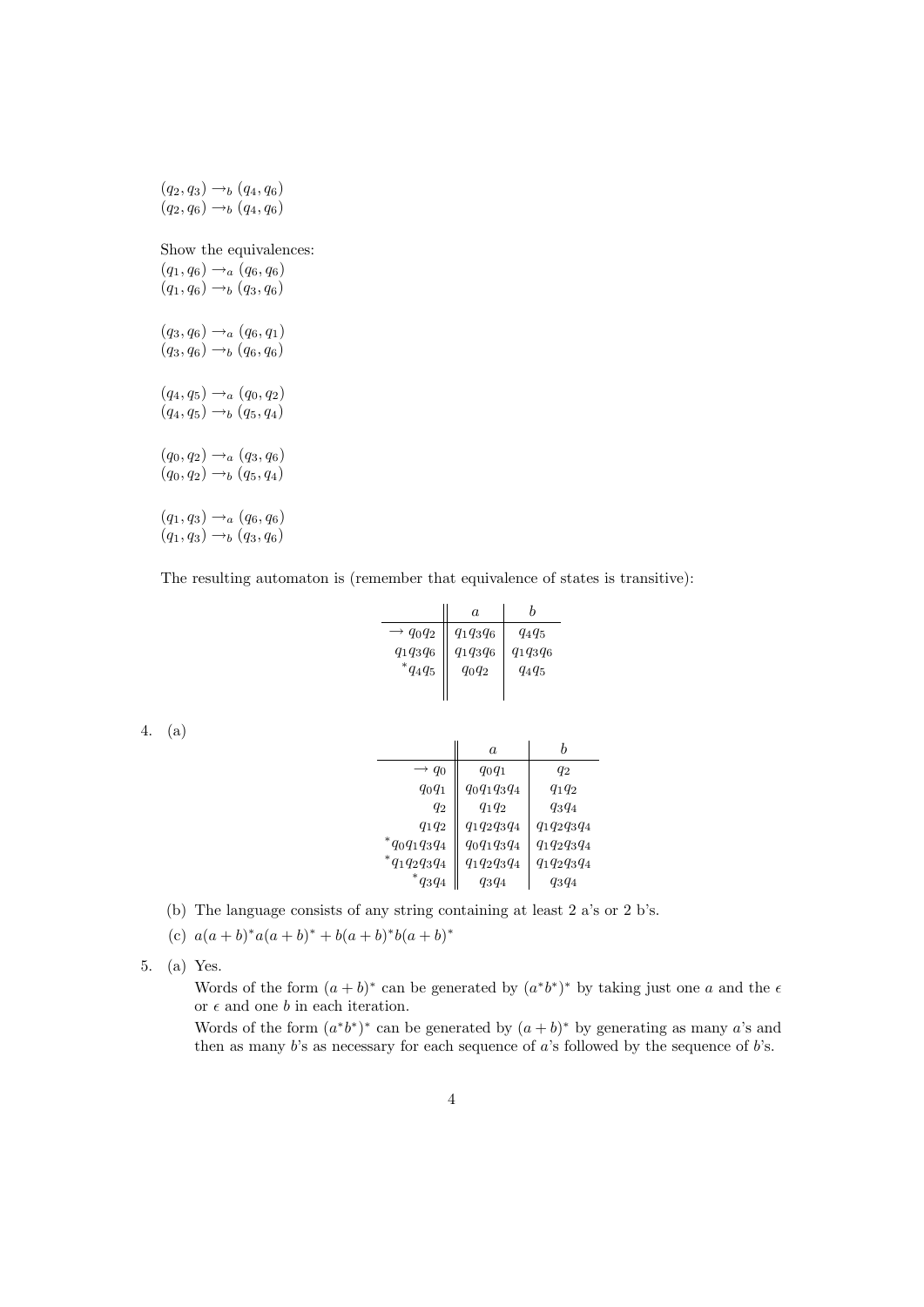## (b) Yes.

Words of the form  $a^*(a+b)^*$  can be generated by  $(a+b)^*$  by first generating as many a's as needed and the generating the a's and the b's each at a time.

Words of the form  $(a + b)^*$  are an especial case of words of the form  $a^*(a + b)^*$ , where we take  $\epsilon$  for  $a^*$ .

- 6. (a) The regular expression is  $b^*(aaa)^*$ .
	- (b) The language is not regular. With the *n* of the Pumping lemma we give the word  $a^n b^{3n}$ . Then y should contain only a's. Eventually  $xy^kz$  will contain more a's than b's (at least for  $k > 3n/m$  with  $|y| = m$ ).
- 7. (a)  $\mathcal{L}_1 = a^*$  and  $\mathcal{L}_2 = \{b^n c^n \mid n > 0\}$ . Here  $\mathcal{L}_1 \mathcal{L}_2 = \mathcal{L}_1$ . (b)  $\mathcal{L}_1 = \{a^i b^j \mid i \leq j\}$  and  $\mathcal{L}_2 = \{a^i b^j \mid i \geq j\}$ . Here  $\mathcal{L}_1 \cup \mathcal{L}_2 = a^* b^*$ .
- 8. (a)
- $S \to P \mid Q$  $A \rightarrow a \mid aA$  $B \rightarrow b \mid bB$  $C \rightarrow c \mid cC$  $P \rightarrow aPc \mid aABC$  $Q \rightarrow RC$  $R \rightarrow aRb \mid aBb$
- S is the start symbols of the grammar: P generates the part  $a^i b^j c^k$  with  $i > k$ , and Q generates the part  $a^i b^j c^k$  with  $i < j$
- A generates 1 or more  $a$ 's
- B generates 1 or more  $b$ 's
- $C$  generates 1 or more  $c$ 's
- P generates  $a^i b^j c^k$  such that  $i > k$  $aP_c$  generates equal amount of a's and c's. When we are done adding c's.  $aABC$ adds as many a's as we want (at least one) and all the b's as well.
- R generates  $a^i b^j$  such that  $i < j$ .  $aRb$  generates as many  $a$ 's as  $b$ 's,  $aBb$  adds all the extra  $b$ 's (at least one).
- Q generates  $a^i b^j c^k$  such that  $i < j$  by using R and adding all the c's with C.
- (b) Yes, the words aabbbc has the following 2 left-most derivations:
	- $S \Rightarrow P \Rightarrow aABC \Rightarrow aaBC \Rightarrow aabBC \Rightarrow aabbBC \Rightarrow aabbbc$
	- $S \Rightarrow Q \Rightarrow RC \Rightarrow aRbC \Rightarrow aaBbbC \Rightarrow aabbbC \Rightarrow aabbbC$
- 9. (a) The words are of the form  $a^i b^j$  with  $0 < i \leq j \leq 2i$ .
	- (b) Yes, the word aabbb has the following 2 left-most derivations:
		- $S \Rightarrow aSb \Rightarrow aabbb$
		- $S \Rightarrow aSbb \Rightarrow aabbb$